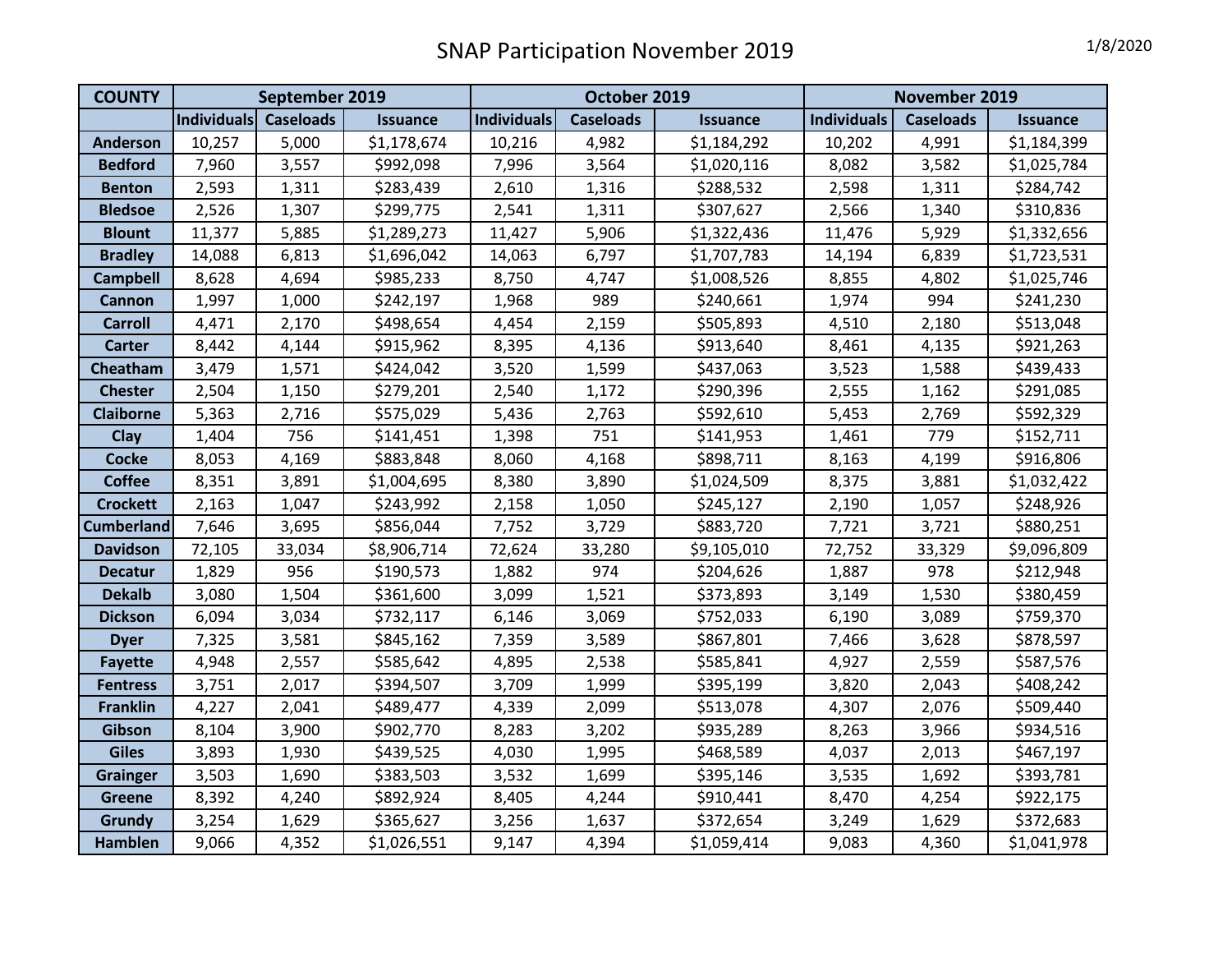|                   | September 2019 |                  |                 | October 2019       |                  |                 | November 2019      |                  |                 |
|-------------------|----------------|------------------|-----------------|--------------------|------------------|-----------------|--------------------|------------------|-----------------|
| <b>COUNTY</b>     | Individuals    | <b>Caseloads</b> | <b>Issuance</b> | <b>Individuals</b> | <b>Caseloads</b> | <b>Issuance</b> | <b>Individuals</b> | <b>Caseloads</b> | <b>Issuance</b> |
| <b>Hamilton</b>   | 42,897         | 21,301           | \$5,312,800     | 43,114             | 21,372           | \$5,396,787     | 43,471             | 21,453           | \$5,433,377     |
| <b>Hancock</b>    | 2,222          | 1,199            | \$251,741       | 2,222              | 1,193            | \$225,629       | 2,219              | 1,199            | \$255,100       |
| Hardeman          | 4,283          | 2,206            | \$482,260       | 4,357              | 2,246            | \$500,557       | 4,398              | 2,250            | \$504,449       |
| <b>Hardin</b>     | 4,632          | 2,396            | \$509,802       | 4,682              | 2,410            | \$522,534       | 4,709              | 2,424            | \$528,467       |
| <b>Hawkins</b>    | 8,990          | 4,362            | \$982,783       | 9,102              | 4,415            | \$1,021,883     | 9,197              | 4,419            | \$1,027,818     |
| Haywood           | 3,905          | 2,046            | \$430,561       | 3,924              | 2,062            | \$436,104       | 4,006              | 2,075            | \$442,895       |
| Henderson         | 4,670          | 2,289            | \$509,112       | 4,702              | 2,301            | \$526,069       | 4,688              | 2,295            | \$524,590       |
| <b>Henry</b>      | 5,317          | 2,623            | \$598,798       | 5,358              | 2,632            | \$619,407       | 5,367              | 2,617            | \$616,019       |
| <b>Hickman</b>    | 3,557          | 1,701            | \$405,220       | 3,595              | 1,709            | \$415,679       | 3,613              | 1,718            | \$417,745       |
| <b>Houston</b>    | 1,291          | 584              | \$143,724       | 1,291              | 595              | \$150,326       | 1,273              | 587              | \$148,486       |
| <b>Humphreys</b>  | 2,381          | 1,129            | \$274,023       | 2,451              | 1,157            | \$307,494       | 2,471              | 1,159            | \$312,803       |
| <b>Jackson</b>    | 2,002          | 1,044            | \$225,387       | 2,004              | 1,054            | \$231,943       | 1,986              | 1,048            | \$230,711       |
| <b>Jefferson</b>  | 6,368          | 3,107            | \$693,854       | 6,489              | 3,123            | \$716,954       | 6,562              | 3,157            | \$727,504       |
| Johnson           | 2,981          | 1,622            | \$314,300       | 3,006              | 1,617            | \$322,532       | 3,013              | 1,616            | \$324,438       |
| <b>Knox</b>       | 45,642         | 23,052           | \$5,405,313     | 45,902             | 23,184           | \$5,513,836     | 45,995             | 23,148           | \$5,534,883     |
| Lake              | 1,858          | 1,031            | \$220,136       | 1,835              | 1,016            | \$217,434       | 1,850              | 1,027            | \$219,717       |
| Lauderdale        | 5,689          | 2,911            | \$682,253       | 5,801              | 2,957            | \$701,058       | 5,873              | 2,983            | \$710,957       |
| <b>Lawrence</b>   | 5,869          | 2,796            | \$648,553       | 5,905              | 2,829            | \$665,163       | 5,907              | 2,832            | \$664,195       |
| <b>Lewis</b>      | 1,810          | 913              | \$199,570       | 1,858              | 934              | \$209,568       | 1,831              | 933              | \$202,468       |
| Lincoln           | 4,811          | 2,214            | \$542,861       | 4,854              | 2,235            | \$558,541       | 4,910              | 2,237            | \$572,392       |
| Loudon            | 4,277          | 2,055            | \$480,483       | 4,251              | 2,017            | \$488,736       | 4,277              | 2,050            | \$492,208       |
| <b>Macon</b>      | 4,439          | 2,089            | \$528,006       | 4,471              | 2,093            | \$542,805       | 4,493              | 2,093            | \$546,230       |
| <b>Madison</b>    | 15,638         | 7,547            | \$1,844,629     | 15,788             | 7,622            | \$1,896,984     | 16,067             | 7,704            | \$1,935,600     |
| <b>Marion</b>     | 4,662          | 2,290            | \$563,909       | 4,685              | 2,289            | \$574,730       | 4,693              | 2,289            | \$581,842       |
| <b>Marshall</b>   | 3,705          | 1,710            | \$423,238       | 3,769              | 1,743            | \$440,512       | 3,838              | 1,770            | \$453,183       |
| <b>Maury</b>      | 9,189          | 4,354            | \$1,089,800     | 9,534              | 4,514            | \$1,153,374     | 9,567              | 4,498            | \$1,150,347     |
| <b>Meigs</b>      | 2,039          | 1,038            | \$245,608       | 2,007              | 1,030            | \$242,415       | 2,098              | 1,079            | \$255,161       |
| <b>Monroe</b>     | 6,618          | 3,252            | \$728,604       | 6,644              | 3,262            | \$738,029       | 6,699              | 3,255            | \$743,984       |
| <b>Montgomery</b> | 22,543         | 9,848            | \$2,763,083     | 22,684             | 9,910            | \$2,867,725     | 22,701             | 9,877            | \$2,883,646     |
| <b>Moore</b>      | 487            | 228              | \$55,203        | 489                | 227              | \$55,725        | 492                | 226              | \$56,897        |
| <b>Morgan</b>     | 3,239          | 1,630            | \$358,008       | 3,297              | 1,638            | \$366,819       | 3,301              | 1,630            | \$366,268       |
| <b>McMinn</b>     | 7,859          | 3,770            | \$922,741       | 7,942              | 3,802            | \$942,758       | 7,940              | 3,815            | \$948,611       |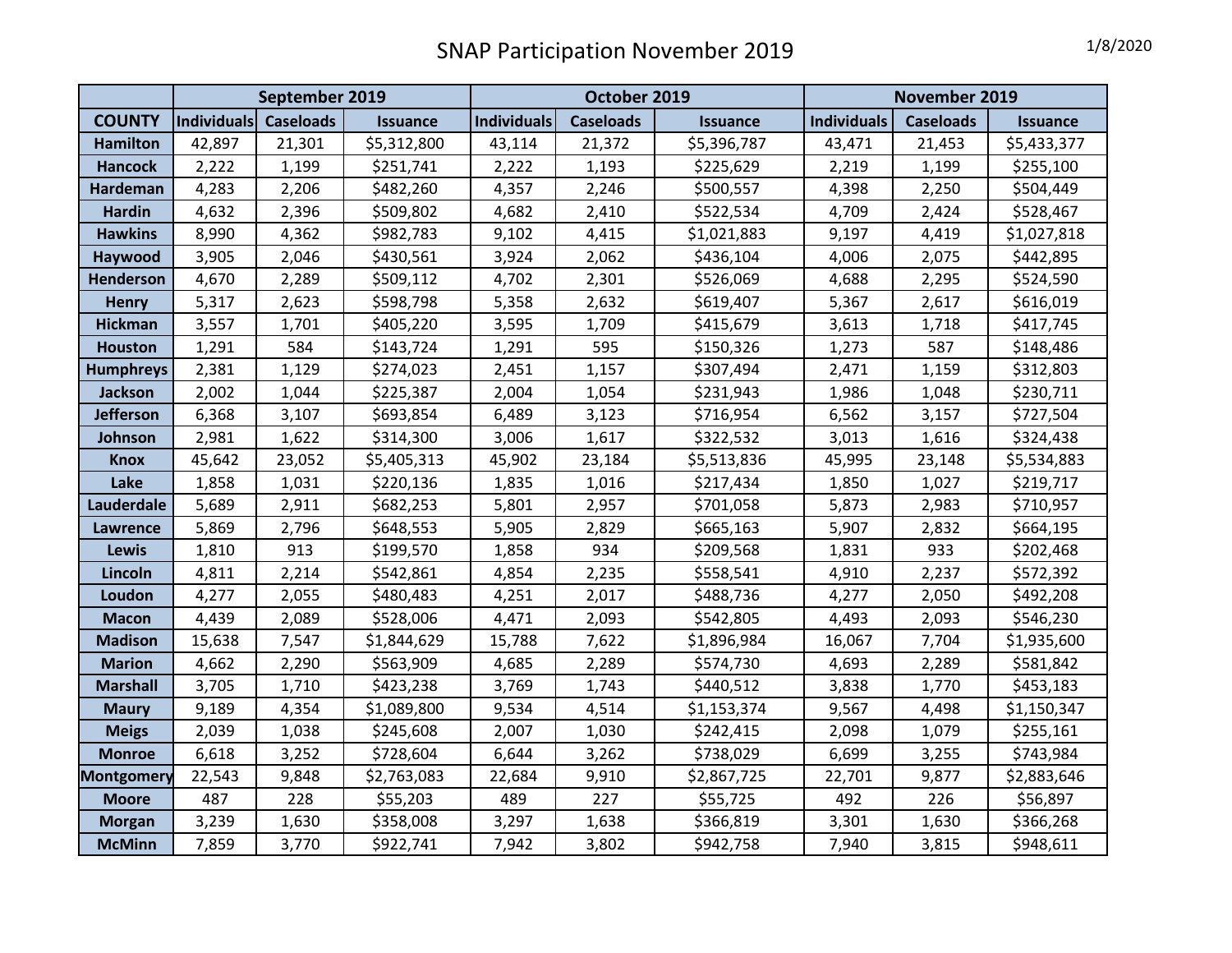| <b>COUNTY</b>     | September 2019 |                  |                 | October 2019       |                  |                 | November 2019      |                  |                 |
|-------------------|----------------|------------------|-----------------|--------------------|------------------|-----------------|--------------------|------------------|-----------------|
|                   | Individuals    | <b>Caseloads</b> | <b>Issuance</b> | <b>Individuals</b> | <b>Caseloads</b> | <b>Issuance</b> | <b>Individuals</b> | <b>Caseloads</b> | <b>Issuance</b> |
| <b>McNairy</b>    | 4,414          | 2,368            | \$484,661       | 4,465              | 2,390            | \$510,814       | 4,493              | 2,410            | \$518,018       |
| <b>Obion</b>      | 5,043          | 2,487            | \$574,030       | 5,142              | 2,532            | \$594,530       | 5,176              | 2,537            | \$597,279       |
| <b>Overton</b>    | 3,032          | 1,563            | \$322,597       | 3,005              | 1,555            | \$321,437       | 3,057              | 1,580            | \$329,824       |
| <b>Perry</b>      | 1,276          | 612              | \$142,143       | 1,325              | 627              | \$151,677       | 1,340              | 640              | \$154,383       |
| <b>Pickett</b>    | 760            | 401              | \$77,180        | 770                | 404              | \$78,024        | 787                | 411              | \$81,689        |
| <b>Polk</b>       | 2,402          | 1,181            | \$264,148       | 2,377              | 1,159            | \$269,087       | 2,410              | 1,183            | \$276,309       |
| Putnam            | 9,693          | 4,830            | \$1,127,193     | 9,760              | 4,862            | \$1,158,621     | 9,834              | 4,885            | \$1,159,540     |
| Rhea              | 5,784          | 2,812            | \$678,605       | 5,800              | 2,836            | \$695,719       | 5,849              | 2,848            | \$701,492       |
| Roane             | 6,902          | 3,342            | \$789,972       | 6,957              | 3,364            | \$808,943       | 7,027              | 3,365            | \$812,593       |
| Robertson         | 7,211          | 3,327            | \$888,413       | 7,199              | 3,309            | \$893,830       | 7,298              | 3,356            | \$908,357       |
| <b>Rutherford</b> | 24,432         | 10,558           | \$2,995,191     | 24,833             | 10,728           | \$3,108,569     | 24,723             | 10,652           | \$3,067,755     |
| <b>Scott</b>      | 5,931          | 3,064            | \$659,766       | 5,909              | 3,056            | \$668,331       | 5,953              | 3,083            | \$682,609       |
| Sequatchie        | 2,794          | 1,351            | \$328,891       | 2,815              | 1,360            | \$333,515       | 2,824              | 1,380            | \$338,064       |
| <b>Sevier</b>     | 8,653          | 4,100            | \$931,320       | 8,802              | 4,133            | \$966,423       | 8,856              | 4,152            | \$968,553       |
| <b>Shelby</b>     | 190,958        | 87,459           | \$24,657,022    | 192,066            | 87,992           | \$25,560,069    | 192,869            | 88,170           | \$25,648,385    |
| <b>Smith</b>      | 2,347          | 1,158            | \$276,158       | 2,353              | 1,158            | \$279,269       | 2,368              | 1,155            | \$281,319       |
| <b>Stewart</b>    | 1,624          | 735              | \$174,705       | 1,618              | 736              | \$178,093       | 1,652              | 750              | \$182,144       |
| <b>Sullivan</b>   | 20,936         | 10,366           | \$2,357,415     | 20,885             | 10,369           | \$2,392,350     | 21,022             | 10,424           | \$2,405,538     |
| <b>Sumner</b>     | 13,953         | 6,334            | \$1,693,488     | 14,164             | 6,420            | \$1,728,427     | 14,345             | 6,449            | \$1,739,486     |
| <b>Tipton</b>     | 8,611          | 4,001            | \$1,023,714     | 8,610              | 3,998            | \$1,043,667     | 8,658              | 4,013            | \$1,051,141     |
| <b>Trousdale</b>  | 1,281          | 628              | \$157,801       | 1,250              | 615              | \$154,758       | 1,246              | 619              | \$155,686       |
| <b>Unicoi</b>     | 2,587          | 1,356            | \$271,725       | 2,641              | 1,371            | \$279,292       | 2,663              | 1,385            | \$284,784       |
| <b>Union</b>      | 3,605          | 1,684            | \$397,886       | 3,626              | 1,685            | \$404,723       | 3,630              | 1,679            | \$403,444       |
| <b>Van Buren</b>  | 875            | 422              | \$92,336        | 893                | 426              | \$97,864        | 897                | 429              | \$96,511        |
| Warren            | 6,988          | 3,361            | \$826,678       | 6,959              | 3,374            | \$828,212       | 6,973              | 3,353            | \$830,894       |
| Washington        | 14,108         | 7,321            | \$1,627,217     | 14,019             | 7,300            | \$1,641,420     | 14,096             | 7,301            | \$1,645,425     |
| Wayne             | 2,031          | 1,044            | \$215,920       | 2,025              | 1,029            | \$218,517       | 2,041              | 1,058            | \$220,630       |
| <b>Weakley</b>    | 4,679          | 2,382            | \$519,920       | 4,743              | 2,391            | \$535,267       | 4,798              | 2,393            | \$535,332       |
| White             | 4,209          | 2,024            | \$469,227       | 4,241              | 2,039            | \$477,820       | 4,213              | 2,033            | \$477,103       |
| <b>Williamson</b> | 3,942          | 1,819            | \$463,906       | 3,965              | 1,821            | \$474,921       | 3,912              | 1,799            | \$467,525       |
| <b>Wilson</b>     | 9,052          | 4,335            | \$1,134,202     | 9,121              | 4,344            | \$1,162,643     | 9,198              | 4,365            | \$1,171,176     |
| <b>Total</b>      | 876,856        | 420,103          | \$104,766,134   | 882,721            | 421,840          | \$107,539,551   | 887,207            | 423,725          | \$108,088,948   |